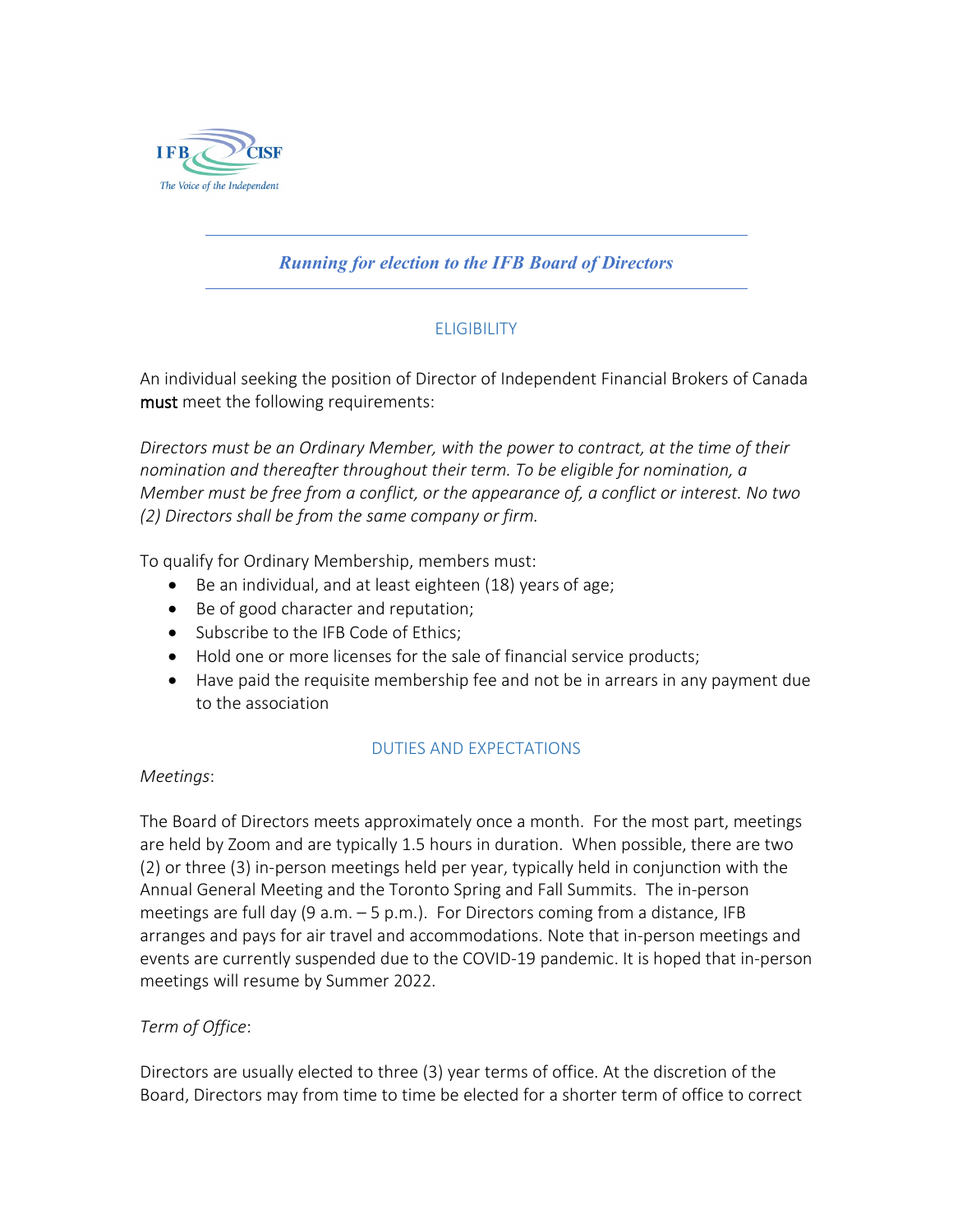an imbalance in the rotation of the Board. A Director's term begins with the AGM at which he/she is first elected and concludes at the third Annual General Meeting thereafter (or the AGM that coincides with the end of that director's term of office, if shorter than 3 years). Directors may run for three (3) consecutive terms of office, after which it is mandatory to take a minimum of one (1) year break before seeking nomination to additional terms of office.

#### *Additional Duties*:

Board members the IFB Summits and Events to act as ambassadors for IFB and to recruit new members. In addition, Directors are invited to any IFB Summits/Events in their home region and, often, to the Toronto Summit when it is held as an in-person event.

All Board members are required to sign a confidentiality agreement, and to agree to abide by a code of conduct, as well as all IFB policies relating to conflicts of interest, workplace violence and harassment, etc.

#### *Training*:

IFB is committed to an ongoing program of Board training and engages a facilitator to provide governance support and education to the Board.

## THE NOMINATION PROCESS

Thank you for considering a position on the IFB Board of Directors. Below is some helpful information on the Nomination process that we hope you will find useful. If at any time you have questions that are not answered here, please do not hesitate to contact Executive Director, Nancy Allan for further clarification. Nancy can be reached via email [\(allan@ifbc.ca\)](mailto:allan@ifbc.ca).

Step 1 – Complete the Director Nomination form fully and completely. The information you provide here will assist the Nomination Committee in assessing the skills that you will bring to the Board, as well as your area(s) of interest.

Step 2 – Identify two (2) other IFB members who will support your nomination and have them sign your nomination papers in the space provided.

Step 3 - Be sure to sign and date your form, and to submit it on or before the **deadline for** nominations of June 3, 2022.

Step 4 – You will receive an email confirmation that your nomination has been RECEIVED. Once your nomination has been REVIEWED, we will contact you if any information is missing or incomplete. You will have five (5) business days to supply any requested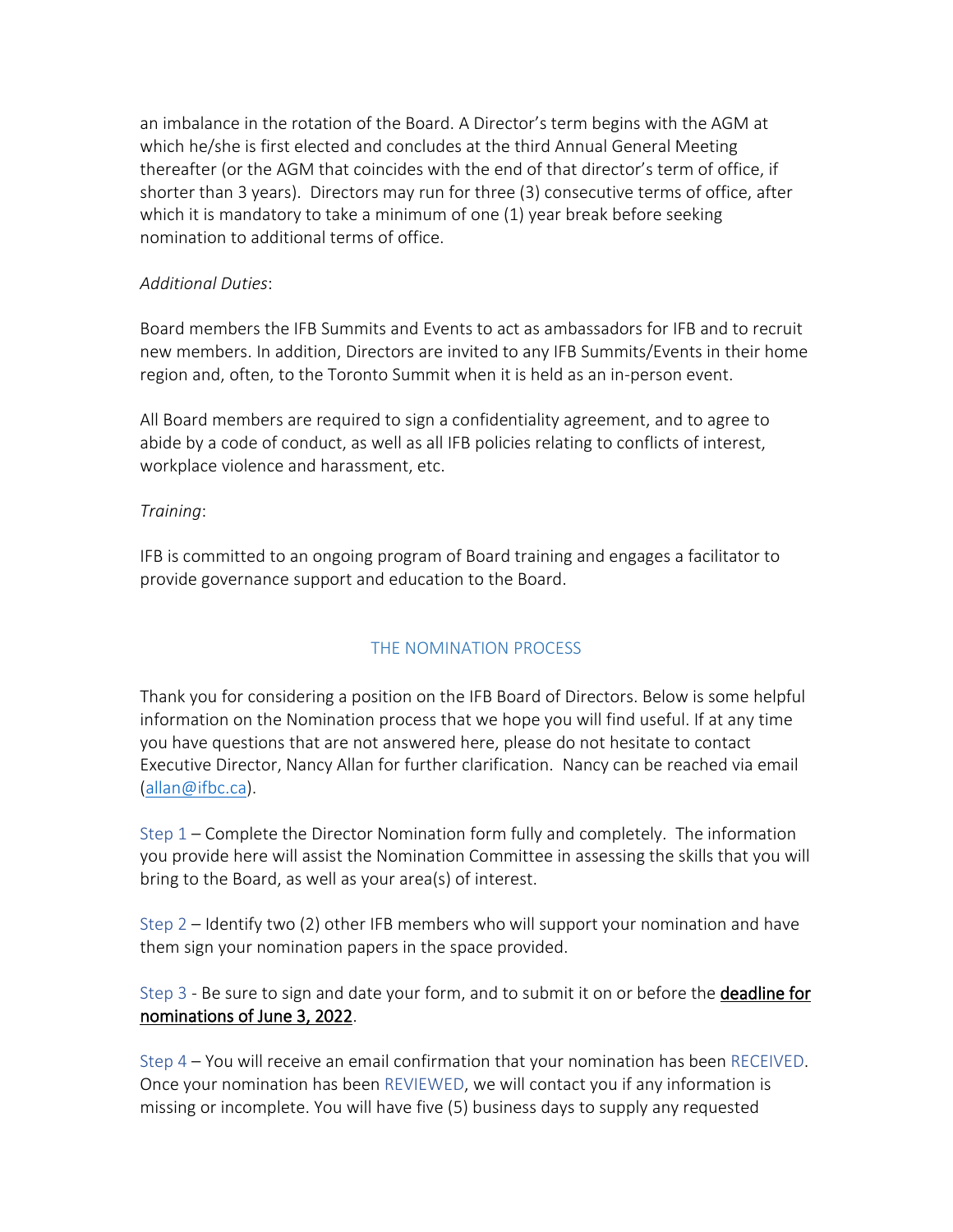information. If we do not hear from you within that time, we will take this as an indication that you have decided not to proceed with your nomination.

Step 5 – Members who have submitted completed nomination papers will be sent a link to an online survey that is intended to assess skillsets. At any given time, depending on the make-up of the current Board, the Nominating Committee may be recruiting for specific identifiable skills. Your timely completion of this survey will assist in this process.

Step 6 – Shortly after nominations close, the Nominating Committee will be conducting interviews with candidates.

Step 7 – The final step in the nomination process is a background check on all potential nominees. If the Nominating Committee has determined that you are qualified to stand for election to the Board, you will be asked to complete a consent to a background check, including your credit history.

Step 8 – The Nominating Committee will present its recommended Slate of Candidates to the Board of Directors at its first meeting following the close of nominations. Once approved by the Board, candidates will be notified by email and asked to provide a photograph and brief biography for publication on the IFB website.

Step 9 – Director elections are held at the Annual General Meeting, which is tentatively scheduled for August 18, 2022. It is important to note that not all candidates will be elected to Board positions. Those who are elected to the Board will be invited to attend a meeting of the full Board, held immediately after the AGM. The AGM and post-AGM Board meeting are currently scheduled to be held in person if conditions allow.

## *Additional Board Facts*

- The IFB Board is comprised of seven (7) members from across Canada
- Board members are elected by voting members at the AGM
- There are three (3) executive positions on the IFB Board: President & Chairman, Vice-Chair, and Treasurer
- Executive positions are elected by the directors from among their own ranks at an organizational meeting immediately following each AGM
- Executive positions are for one (1) year terms of office; there is no limit on the number of consecutive terms that a director can serve in an executive position
- There is no separate Executive Committee of the Board
- The Nominating Committee is currently the only standing committee of the Board
- Board positions are voluntary and Board members are required to sign a confidentiality agreement which binds them both during and after their terms of service.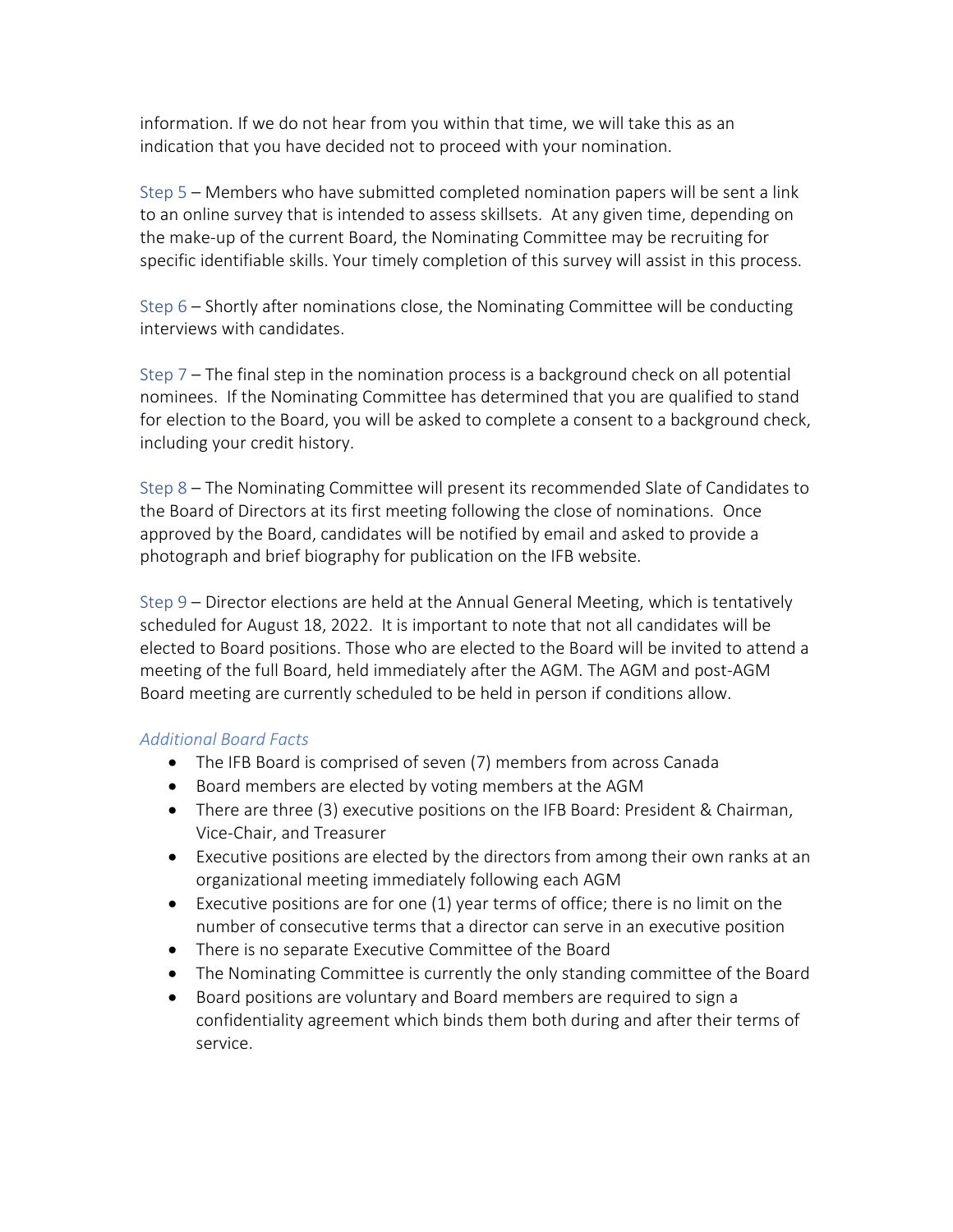# IFB BOARD OF DIRECTORS NOMINATION FORM

|                                                                       | I have reviewed the eligibility requirements for service on the IFB Board of<br>Directors and hereby confirm that I know of no fact or circumstance that would<br>render me ineligible to serve as a director of Independent Financial Brokers of<br>Canada. |
|-----------------------------------------------------------------------|--------------------------------------------------------------------------------------------------------------------------------------------------------------------------------------------------------------------------------------------------------------|
|                                                                       | Candidate information:                                                                                                                                                                                                                                       |
|                                                                       |                                                                                                                                                                                                                                                              |
|                                                                       |                                                                                                                                                                                                                                                              |
|                                                                       |                                                                                                                                                                                                                                                              |
|                                                                       | Email address: <u>contract and a series of the series of the series of the series of the series of the series of the series of the series of the series of the series of the series of the series of the series of the series of</u>                         |
| Website:                                                              |                                                                                                                                                                                                                                                              |
| Licenses/Registrations held and year obtained (check all that apply): |                                                                                                                                                                                                                                                              |
|                                                                       | Life/A&S Insurance (since: _______)<br>Mutual Funds (since: \Summarrow )<br>$P\&C$ (since: $\rule{1em}{0.15mm}$ )<br>Securities (since: __________)<br>Exempt Market Dealer Representative (since:                                                           |
| Professional designations held (check all that apply):                |                                                                                                                                                                                                                                                              |
|                                                                       | $CFP^*$<br>$CLU$ <sup>®</sup><br>ChFC<br><b>CIM</b><br>PFP®<br>TEP<br>Other:                                                                                                                                                                                 |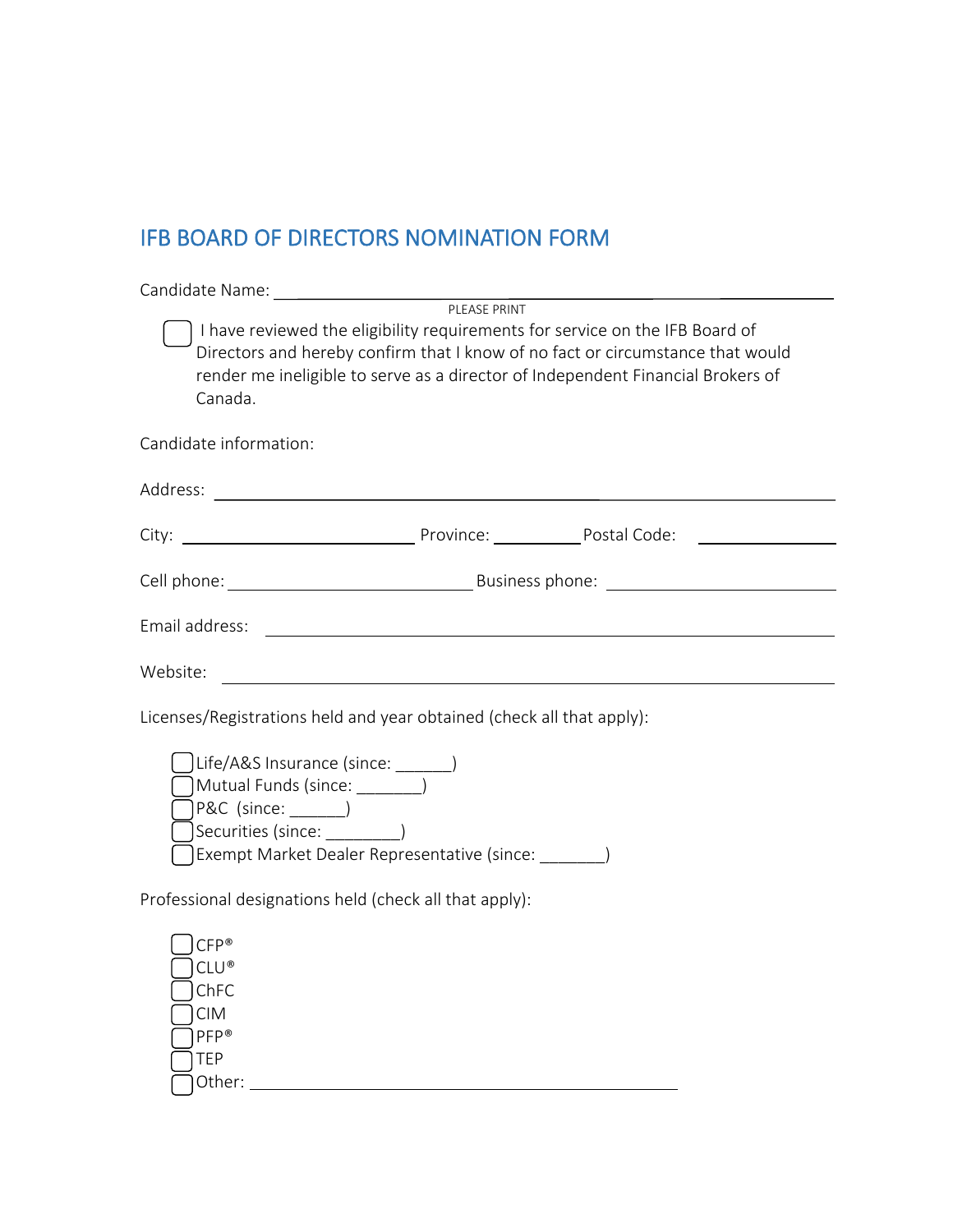Have you ever had your license/registration and/or professional designation suspended or revoked?

 Yes (please provide additional details in a separate letter) No

Candidate's Biographical Information:

Note: It is not expected that all candidates or Directors will possess experience/knowledge in all areas.

Education:

Work experience:

Board and/or Committee Experience:

Governance/Ethics:

Audit:

Strategic Planning:

Leadership: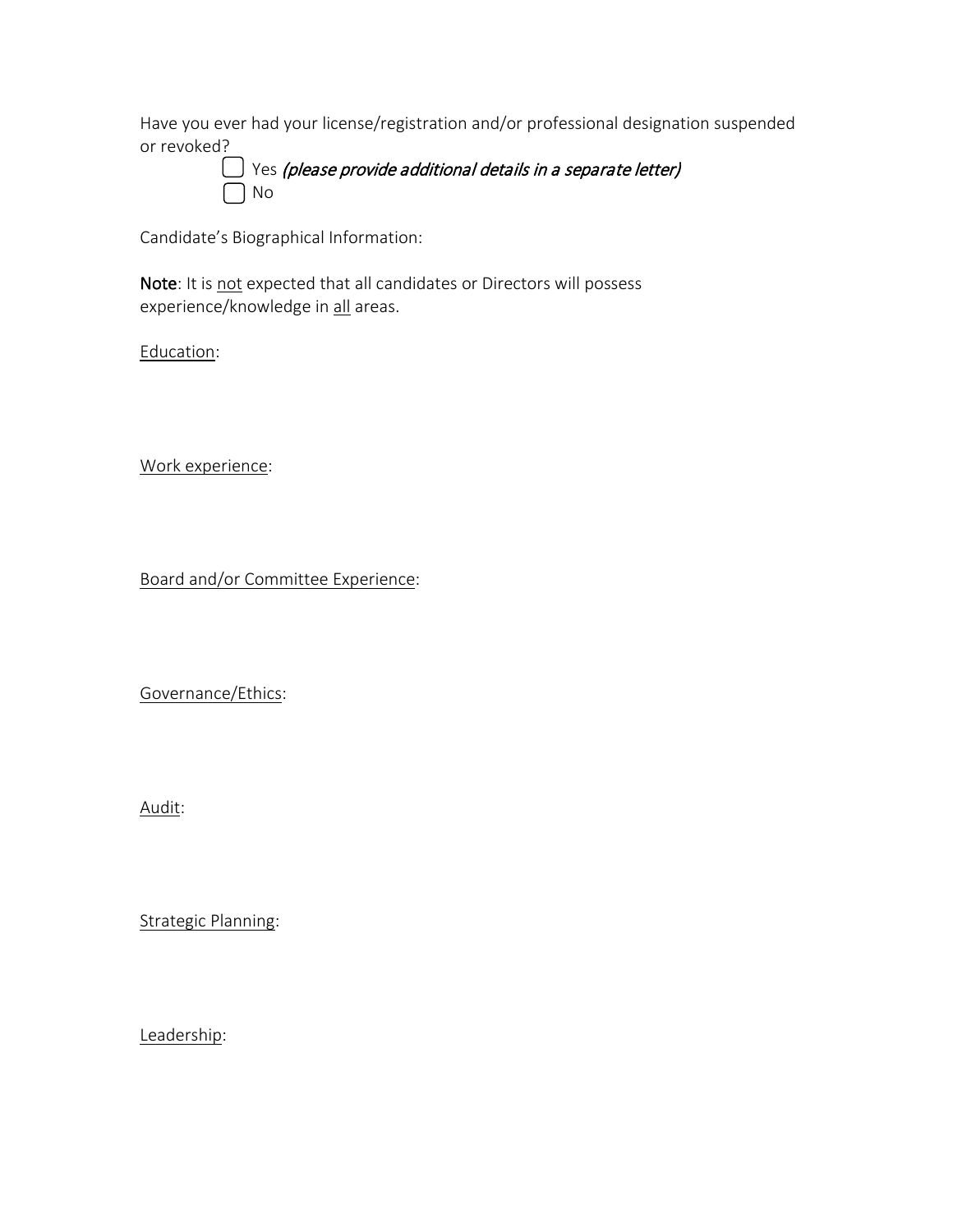Human Resources:

Political (federal, provincial, municipal):

Legal:

Community involvement/other interests:

What attracted you to serve as an IFB Board member?

When and why did you join IFB?